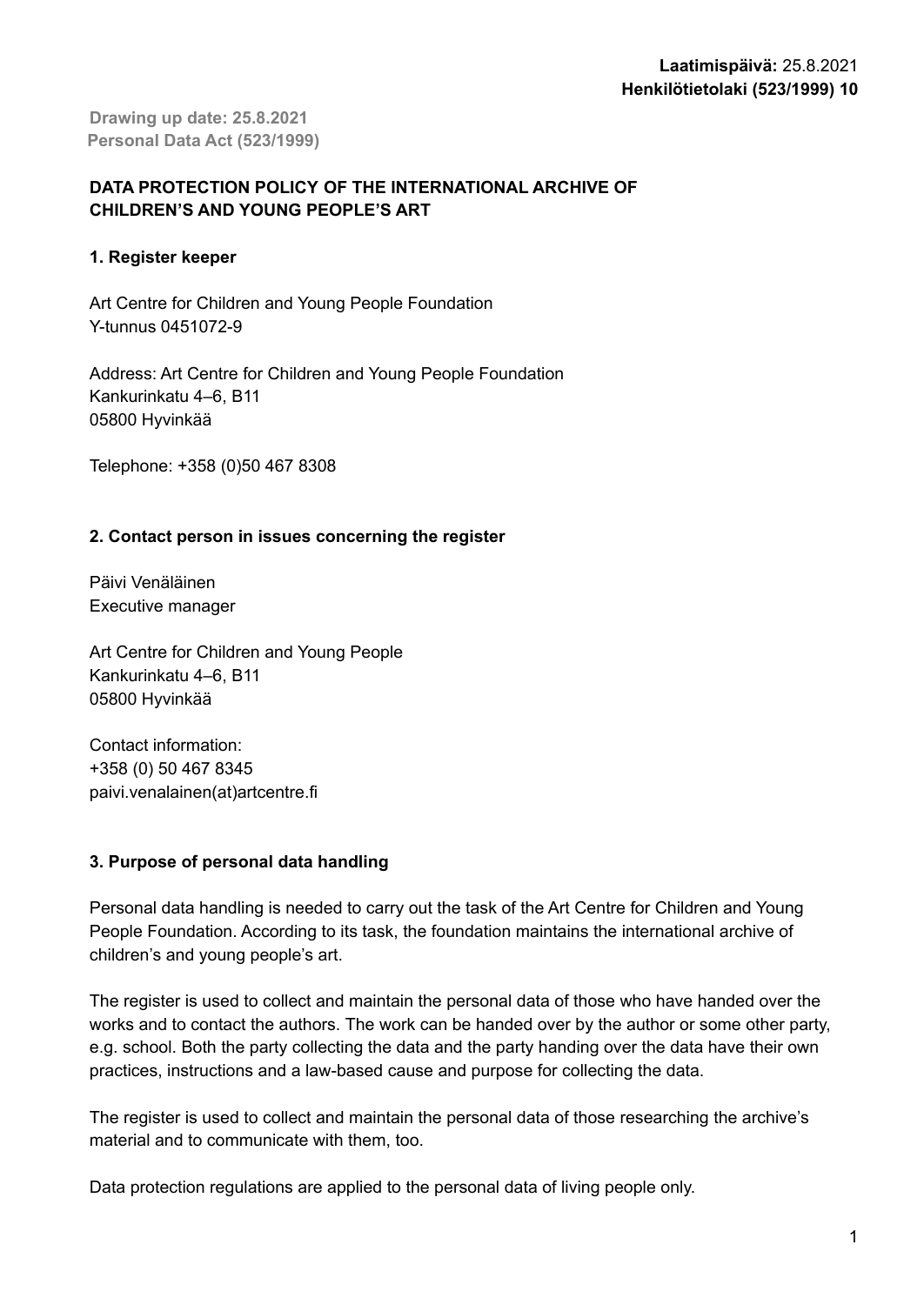### **4. Register's data content**

#### **Person handing over art work**

Art work donor's name, address, age of the author, date of birth and gender (optional), year and country of the work's making are collected for the register. Permission to photograph the work and to publish the photograph may be included in the register, too. The aforementioned personal and other data available when archiving the work or/and the data needed for the project are collected for the register. The party handing over the data is responsible for the correctness and content of the data.

In question of a minor donor the guardian's or the contact person's personal data: name, address, e-mail address and telephone number can be asked for on occasion. Besides these some individualised data fields defined by the event organizer may be collected.

Art Centre for Children and Young People Foundation commits to follow special caution when handling the minors' data.

### **Archive's user**

The personal data: name, e-mail address and telephone number of the person using the archive are collected. The data concerning the purpose for using the archive and the extent and duration of the access are collected, too.

The aforementioned personal and other data available when archiving the work or/and the data needed for the project and securing our legal protection are collected for the register. The party handing over the data is responsible for the correctness and content of the data.

#### **5. Regular data sources**

Data concerning a person or a work/works are handed over by the persons themselves and/or the custodians and/or the other party having signed up the person in a competition, exhibition or some other event. The other parties handing over the data maintain their own registers, and they have their own law-based cause and purpose for collecting and keeping the data.

#### **6. Regular data disclosure**

Other parties have access to archive's material and its data for exhibition and research uses. The data are not released to third parties for marketing purposes. If exhibition, research or other use does not require precise personal data, it is possible to anonymize or pseudonymize the data.

The register keeper administers the archiving system. The data can be shared within the register keeper's organisation.

#### **7. Data transfer outside EU or EEA**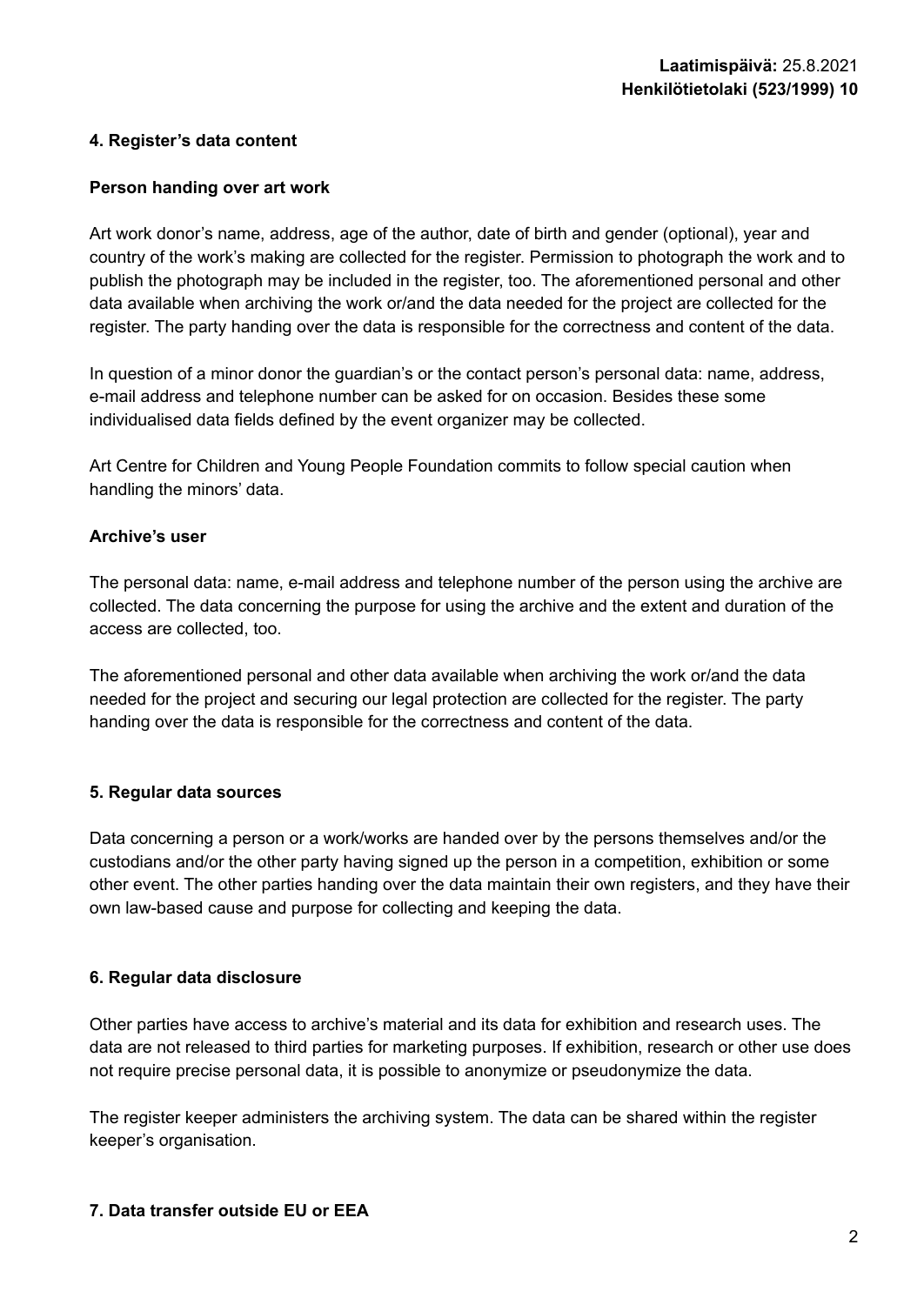The register keeper does not transfer the data outside European Union or European Economic Area. The data can be used for exhibition or research purposes outside EU or EEA.

## **8. Register's protection principles**

The register is kept up with care and it is protected with usernames and passwords. The data are copied as backup regularly and can be recovered when needed.

The register keeper digitizes a part of the archive's material. Some material is set for free use on the Internet and some for restricted use on the premises of the International Archive of Children's And Young Peoples Art.

The register keeper and the persons separately named are the only ones having access to the register. Only the aforementioned have the right to handle and keep up the data saved in the register whether it is saved automatically or manually.

The register keeper follows strictly the secrecy requirements. The personal data is reported only on a legal obligation to inform the data, e.g. on individual's or authority's law-based request.

The references and the data digitized from the material on paper are managed in the following systems:

- Art Centre for Children and Young People Foundation's archive
- Web Exhibitions (the material from the international exhibitions of children's and young people's art)

## **9. Automated profiling**

The register keeper does not use automated decision making and profiling.

#### **10. Generation exhibitions' material**

The register keeper saves the digital application forms and the photos of the works, used to apply for Amos Rex art museum's Generation exhibitions. When applying for the Generation exhibition, a participant approves of saving the application form in the archive of Art Centre for Children and Young People Foundation. Generation exhibitions' material is saved for research purpose only. The researchers get temporary usernames for utilizing the archive's material.

## **11. Register's validity time**

The register is valid for now and the data are kept mainly as a permanent element of the archive.